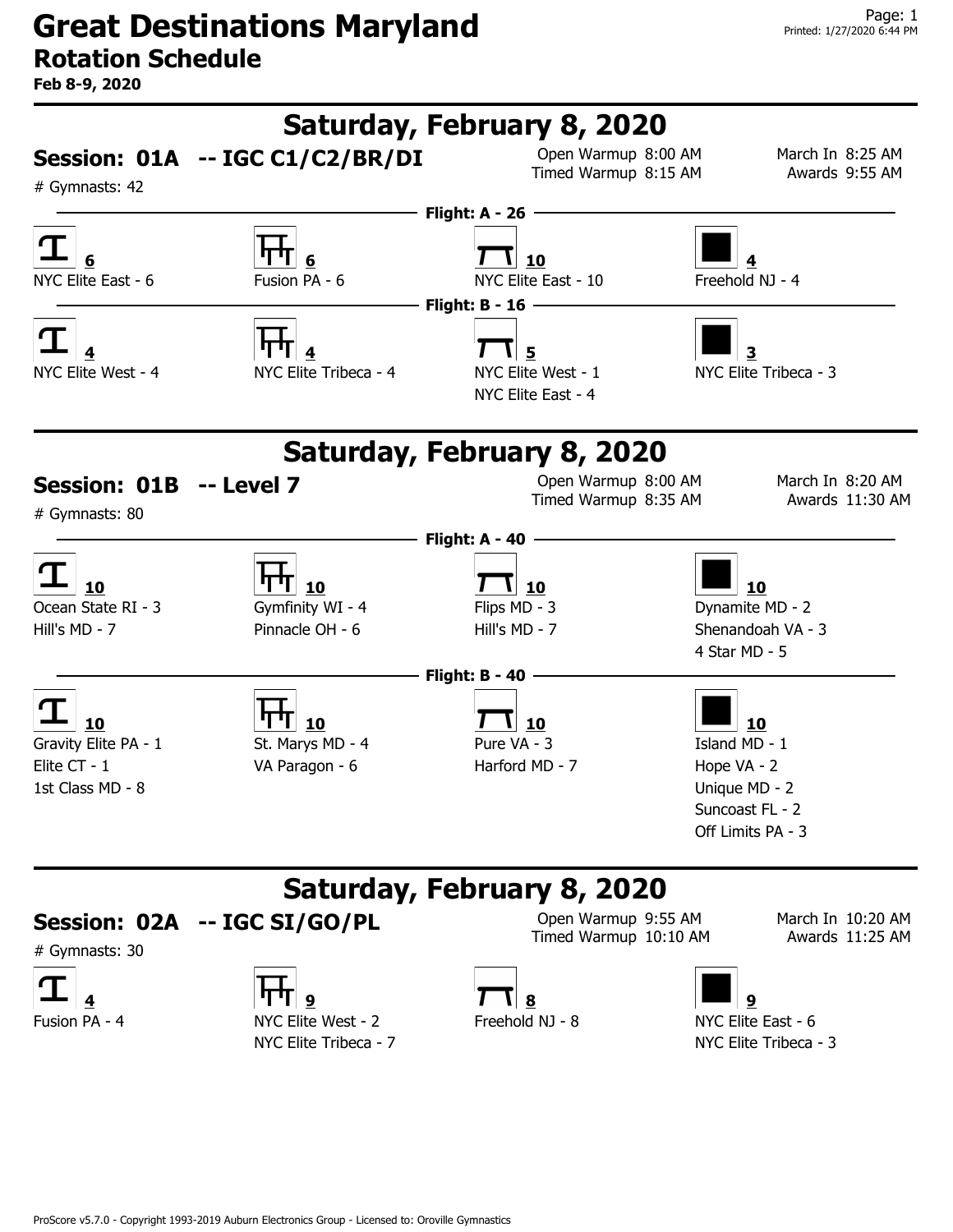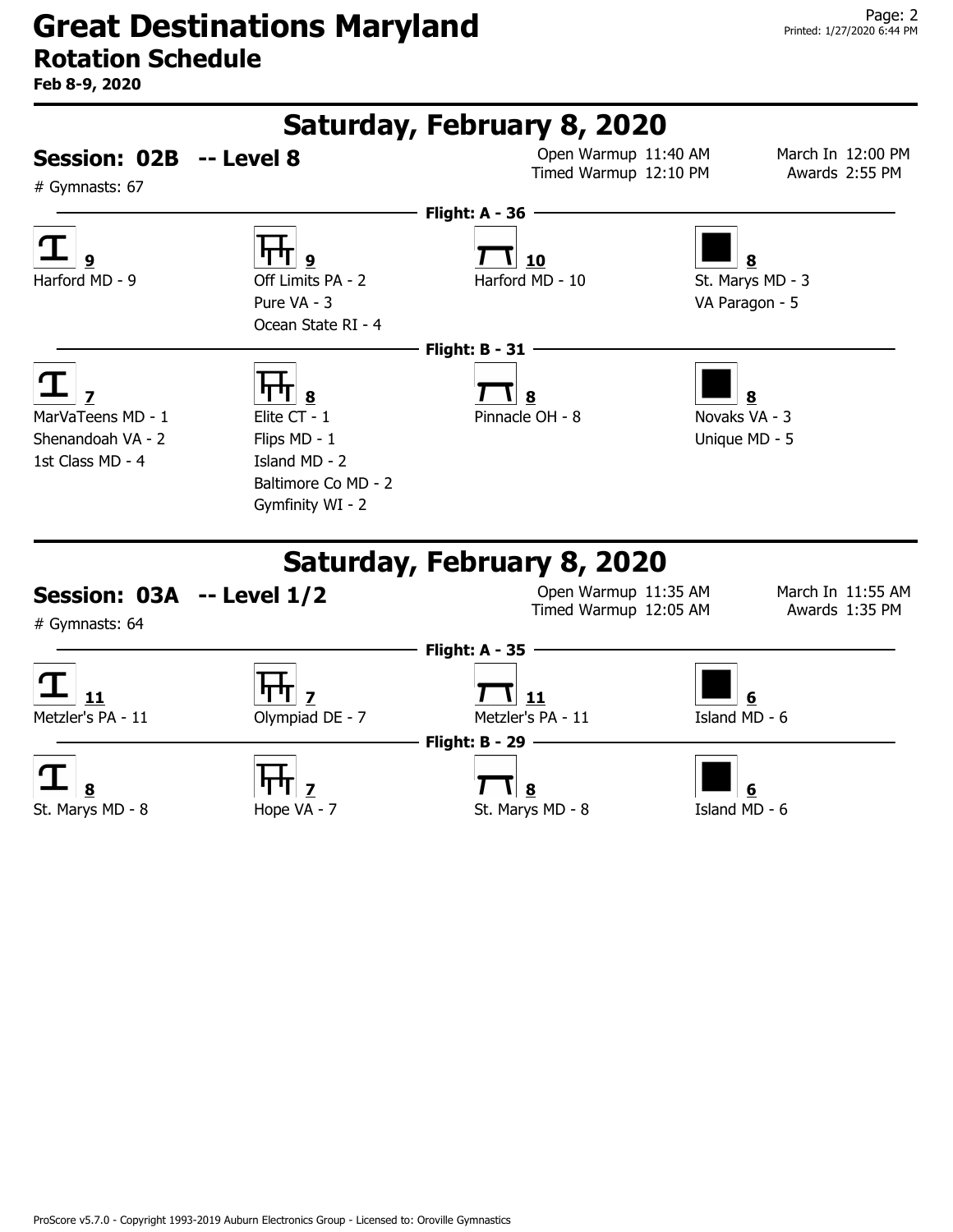Feb 8-9, 2020

![](_page_2_Figure_3.jpeg)

ProScore v5.7.0 - Copyright 1993-2019 Auburn Electronics Group - Licensed to: Oroville Gymnastics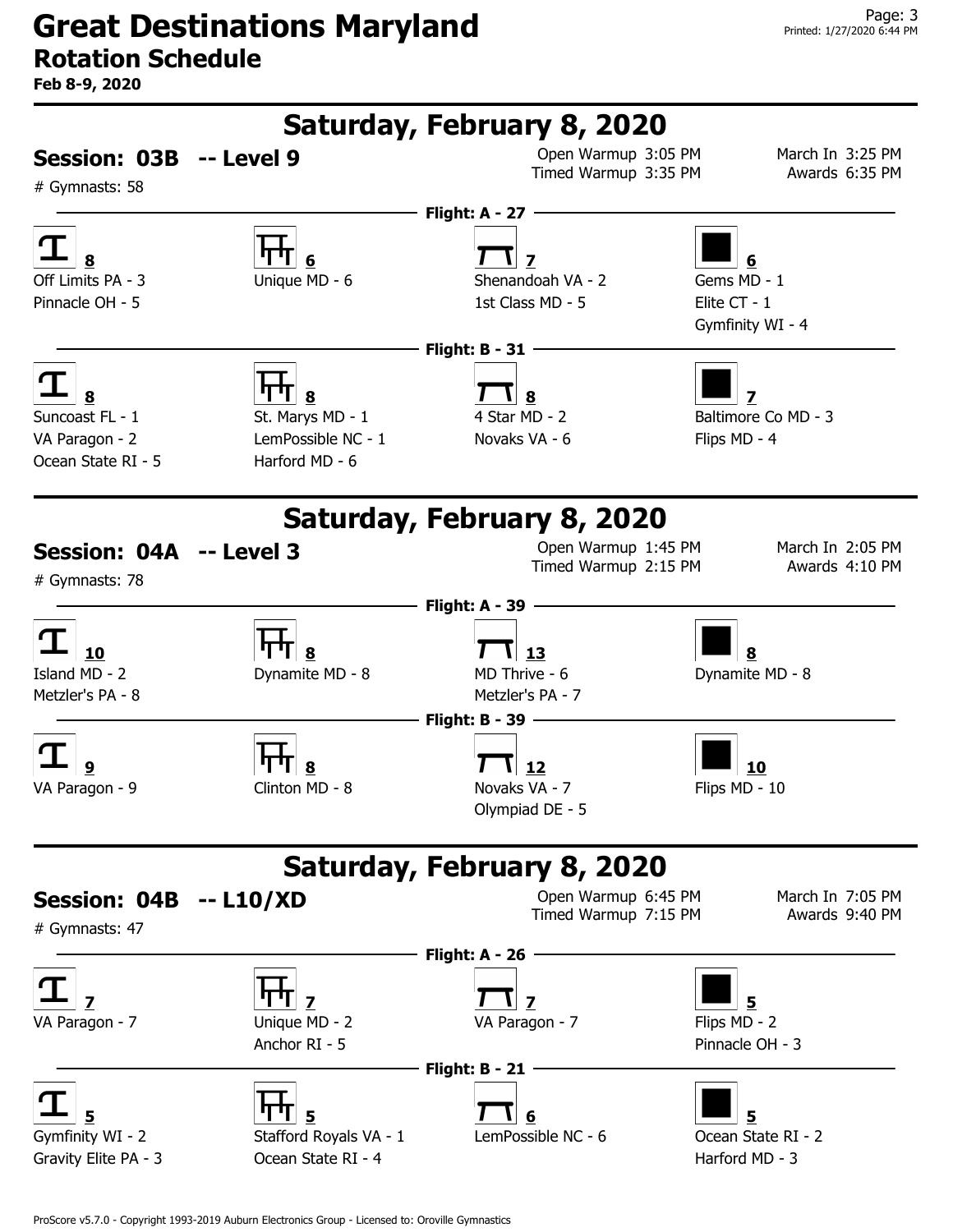# Great Destinations Maryland

# Rotation Schedule

![](_page_3_Figure_4.jpeg)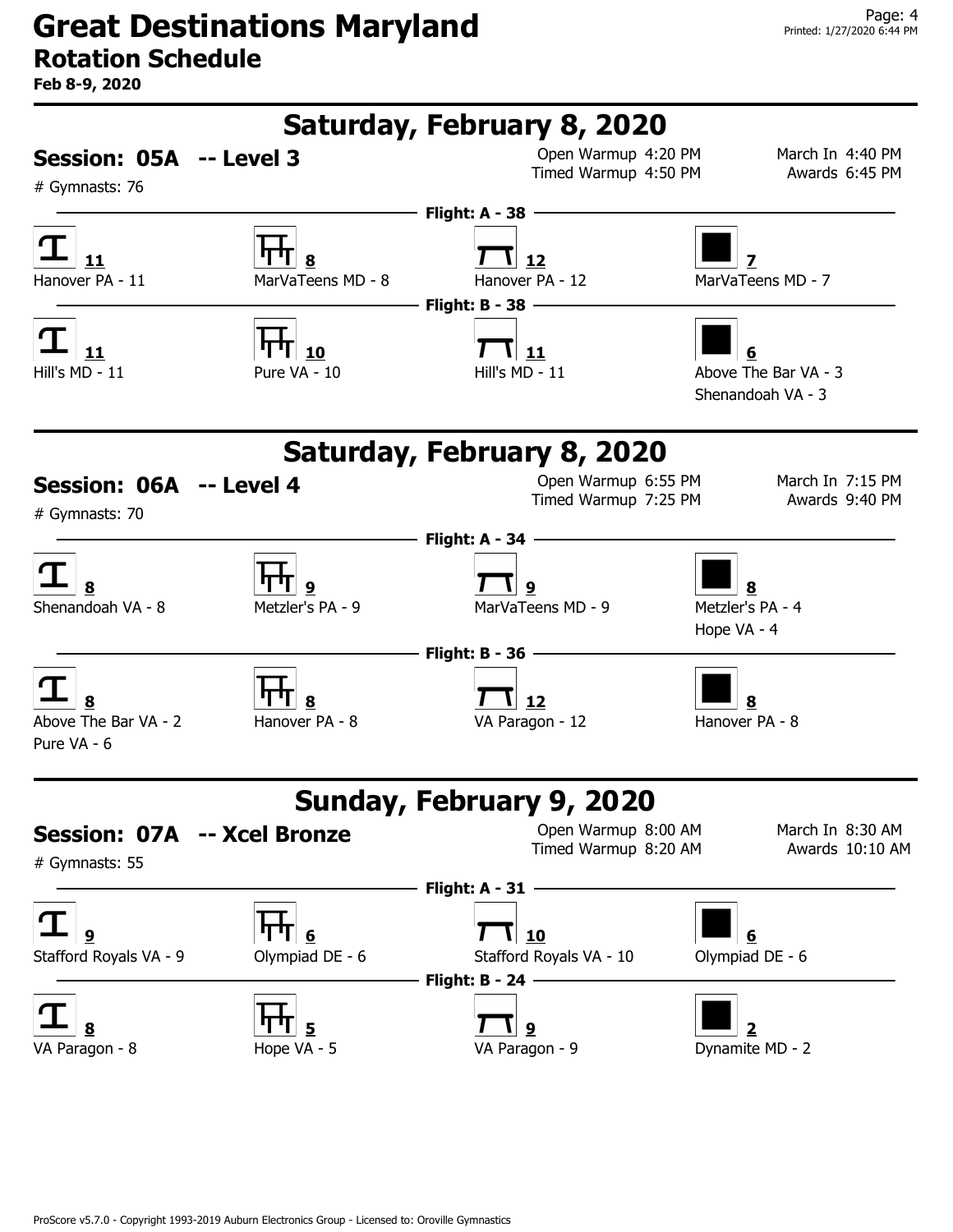# Great Destinations Maryland

# Rotation Schedule

![](_page_4_Figure_4.jpeg)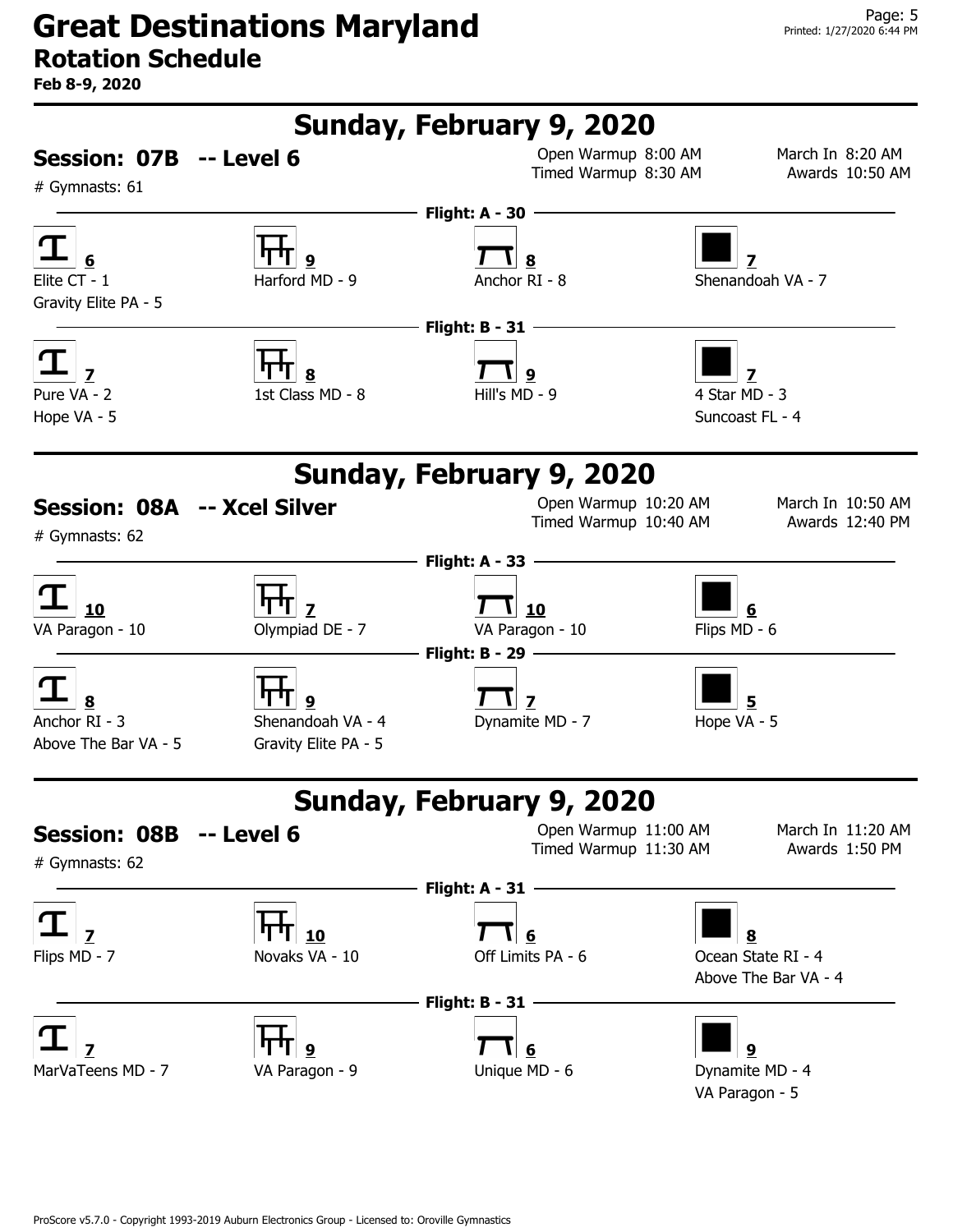![](_page_5_Figure_4.jpeg)